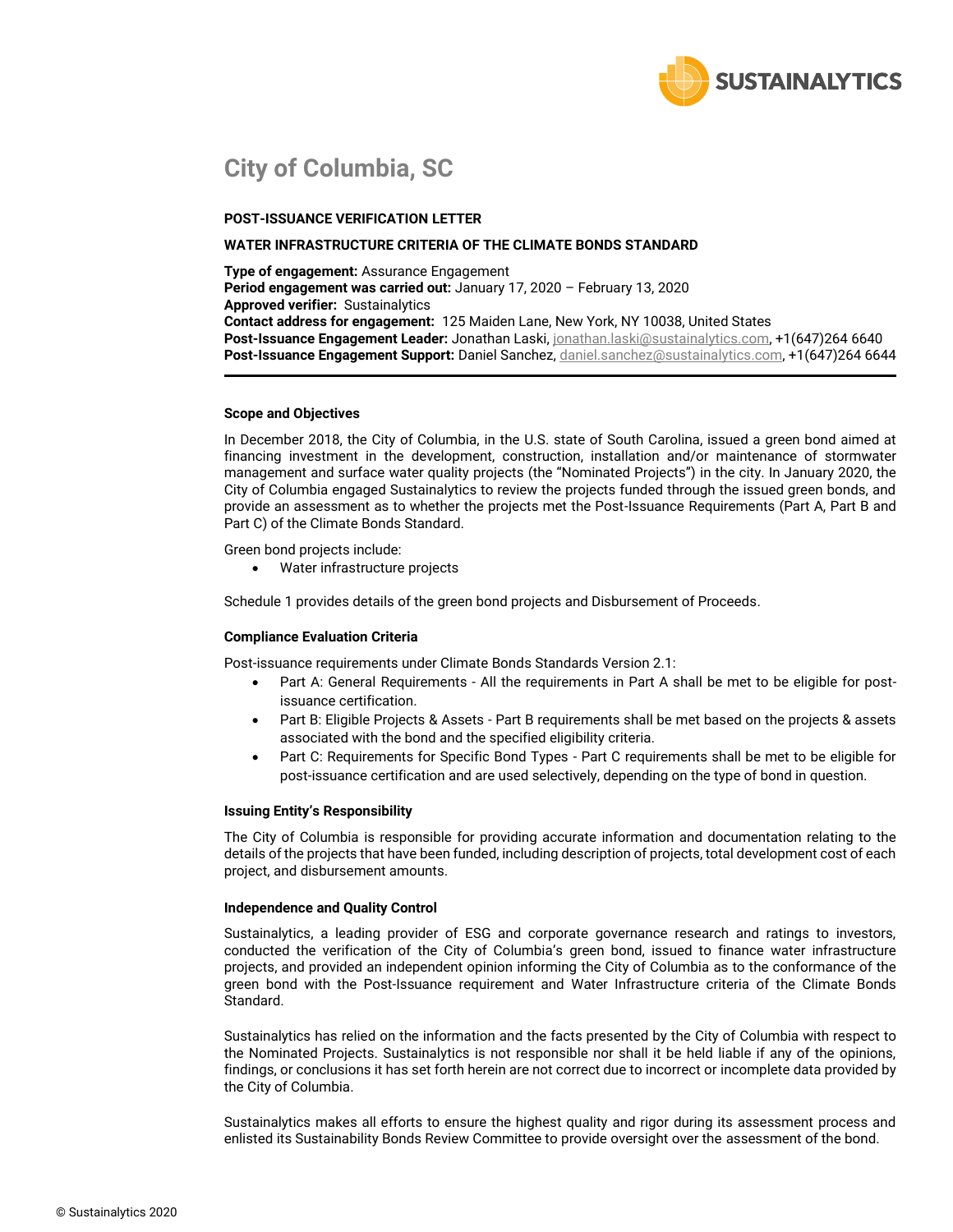#### **Verifier's Responsibility**

Sustainalytics conducted the verification in accordance with the Climate Bonds Standard Version 2.1 and with International Standard on Assurance Engagements 3000 (ISAE 3000) – Assurance Engagements other than Audits or Reviews of Historical Information.

The work undertaken as part of this engagement included conversations with relevant City of Columbia employees and review of relevant documentation to confirm the conformance of the City of Columbia's green bonds with the Post-Issuance Requirements (Part A, Part B and Part C) of the Climate Bonds Standard Version 2.1.

#### **Exceptions**

No exceptions were identified. All projects aligned with the Post-Issuance requirements of the Climate Bonds Standard and were in conformance to the Water Infrastructure criteria.

#### **Conclusion**

Based on the limited assurance procedures conducted, nothing has come to Sustainalytics' attention that causes us to believe that, in all material respects, the allocation of approximately USD 3.8 million from the City of Columbia green bond, issued to fund eligible green projects, is not in conformance with the Post-Issuance requirements of the Climate Bonds Standard.

#### **Detailed Findings**

<span id="page-1-0"></span>

| <b>Eligibility Criteria</b>                                                       | Procedure Performed <sup>1</sup>                                                                                                                                                                                                                | <b>Factual Findings<sup>1</sup></b>                                                                                                                   | Error or<br><b>Exceptions</b><br><b>Identified</b> |
|-----------------------------------------------------------------------------------|-------------------------------------------------------------------------------------------------------------------------------------------------------------------------------------------------------------------------------------------------|-------------------------------------------------------------------------------------------------------------------------------------------------------|----------------------------------------------------|
| <b>Compliance to Part</b><br>A: General<br><b>Requirements</b>                    | Verification of 22 projects included in<br>the green bond program in 2019 to<br>determine if Part A: General<br>Requirements were met (See<br>Schedule 2A and 2B).                                                                              | All 22 projects reviewed<br>complied with the General<br>Requirements.                                                                                | None                                               |
| <b>Compliance to Part</b><br><b>B: Eligible Projects</b><br>& Assets              | Verification of 22 projects included in<br>the green bond program <sup>1</sup> determine if<br>projects fall into (i) one of the<br>investment areas of the Climate<br>Bonds Taxonomy (ii) meet the Water<br>Infrastructure technical criteria. | All 22 projects fall under<br>the Water Infrastructure<br>criteria and meet the<br>requirements of the Water<br>Infrastructure technical<br>criteria. | None                                               |
| <b>Compliance to Part</b><br>C: Requirements<br>for Specific Bond<br><b>Types</b> | Bond Type Applicable: Use of<br>Proceeds Bond.                                                                                                                                                                                                  | The requirements of<br>Project Holding, Settlement<br>Period and Earmarking<br>have been met.                                                         | None                                               |

<sup>1</sup> Sustainalytics notes that as of writing, bond proceeds have been allocated to 16 of 22 projects.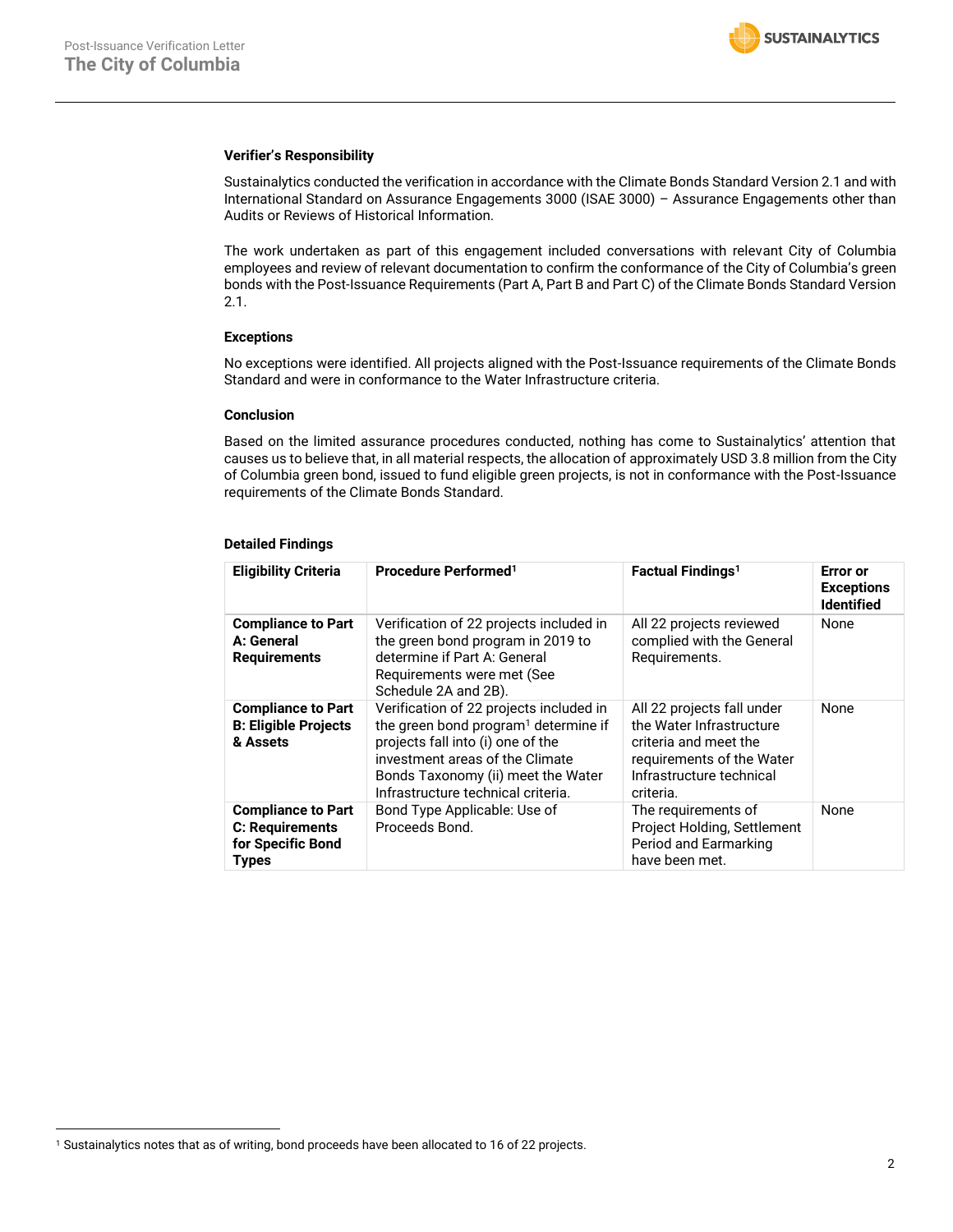# **Schedule 2A: Post-Issuance General Requirements of the Climate Bonds Standard**

| Nominated Projects & Assets    | 4.1 Statement on the environmental objectives of the bond                                                                                                                  |
|--------------------------------|----------------------------------------------------------------------------------------------------------------------------------------------------------------------------|
|                                | 4.2 Nominated Projects meet the Climate Bonds criteria                                                                                                                     |
|                                | 4.3 Confirmation that Nominated Projects and Assets will not be nominated to<br>other Climate Bonds                                                                        |
|                                |                                                                                                                                                                            |
| Use of Proceeds                | 5.1 Net Proceeds of the bond allocated to the Nominated Projects                                                                                                           |
|                                | 5.2 Funds allocated to Nominated Projects within 24 months of issuance of<br>the bond                                                                                      |
|                                | 5.3 Estimate of the share of the Net Proceeds used for financing and re-<br>financing                                                                                      |
|                                | 5.4 Net Proceeds of the bond shall be tracked by the Issuer following a formal<br>internal process                                                                         |
|                                | 5.5 Net Proceeds of the bond shall be no greater than the total investment or<br>the total Fair Market Value of the Nominated Projects & Assets at the time<br>of issuance |
| Non-Contamination of           | 6.1 Tracking of proceeds                                                                                                                                                   |
| Proceeds                       |                                                                                                                                                                            |
|                                | 6.2 Managing of unallocated proceeds                                                                                                                                       |
|                                |                                                                                                                                                                            |
|                                | 6.3 In the case of a Force Majeure, the Issuer may apply to the Climate Bonds                                                                                              |
|                                | Standard Board for an extension to the asset allocation period                                                                                                             |
| Confidentiality                | 7.1 Information about the Nominated Projects & Assets provided to the                                                                                                      |
|                                | Verifier and to the Climate Bonds Standard Board                                                                                                                           |
|                                | 7.2 Issuer should disclose information about the bond and the Nominated                                                                                                    |
|                                |                                                                                                                                                                            |
|                                | Projects & Assets to the market                                                                                                                                            |
| <b>Reporting Post-Issuance</b> | 8.1 Report containing the list of Nominated Projects & Assets to which                                                                                                     |
|                                | proceeds of the bond have been allocated                                                                                                                                   |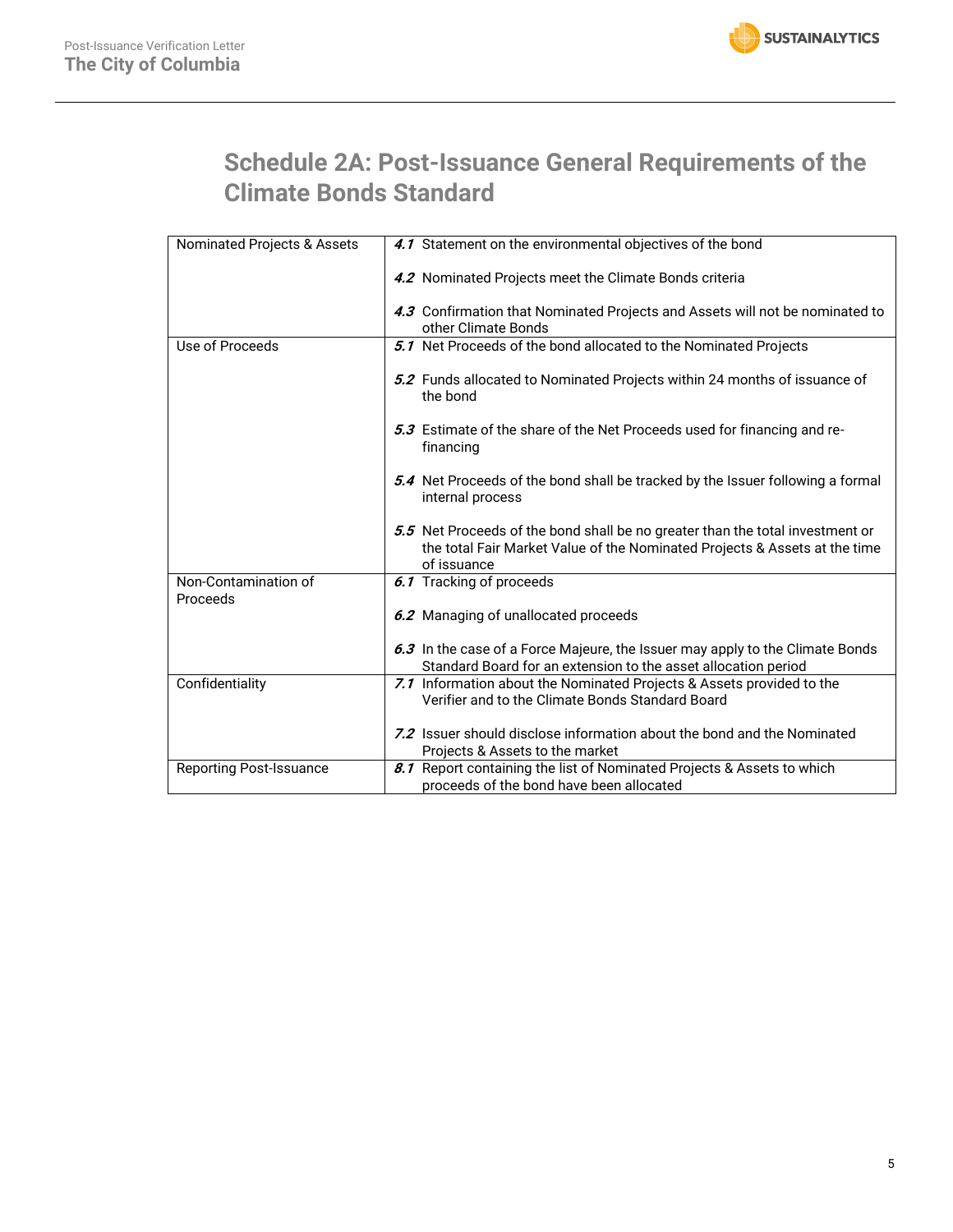

# **Schedule 2B: Conformance to the Post-Issuance Requirements of the Climate Bonds Standard**

| <b>Procedure Performed</b>                                                               | <b>Factual Findings</b>                                                                                                                                                                                                                                                                                                                                                                       | <b>Error</b> or<br><b>Exceptions</b><br><b>Identified</b> |
|------------------------------------------------------------------------------------------|-----------------------------------------------------------------------------------------------------------------------------------------------------------------------------------------------------------------------------------------------------------------------------------------------------------------------------------------------------------------------------------------------|-----------------------------------------------------------|
| Verification of Nominated<br>Projects & Assets                                           | 4.1 The objective of the bond is to primarily use proceeds to finance<br>and refinance upgrades and improvements to Columbia's<br>stormwater system to address flooding and stormwater<br>drainage issues.                                                                                                                                                                                    | None                                                      |
|                                                                                          | 4.2 The City of Columbia's management confirms that the<br>nominated projects meet the Eligibility Criteria.                                                                                                                                                                                                                                                                                  |                                                           |
|                                                                                          | 4.3 The City of Columbia's management confirms that the projects<br>shall not be nominated to other Climate Bonds.                                                                                                                                                                                                                                                                            |                                                           |
| Verification of requirements<br>specified under Use of<br>Proceeds                       | 5.1 29% of the Net Proceeds of the bond have been allocated to 16<br>Nominated Projects.                                                                                                                                                                                                                                                                                                      | None                                                      |
|                                                                                          | 5.2 The City of Columbia's management has confirmed that funds<br>will be allocated to Nominated Projects within 24 months of the<br>issuance.                                                                                                                                                                                                                                                |                                                           |
|                                                                                          | 5.3 The City of Columbia's management has confirmed that all Net<br>Proceeds of the bond will be used for financing only.                                                                                                                                                                                                                                                                     |                                                           |
|                                                                                          | 5.4 The City of Columbia's management has confirmed that Net<br>Proceeds of the bond shall be tracked by the Issuer following a<br>formal internal process.                                                                                                                                                                                                                                   |                                                           |
|                                                                                          | 5.5 The City of Columbia's management has confirmed that the Net<br>Proceeds of the bond shall be no greater than the total<br>investment in the Nominated Projects or the Total Development<br>Cost of the Nominated Projects.                                                                                                                                                               |                                                           |
| Verification of requirements<br>specified under Non-<br><b>Contamination of Proceeds</b> | 6.1 The City of Columbia's management confirms that the proceeds<br>have been segregated and tracked in a systematic manner and<br>were exclusively used to finance Nominated Projects.                                                                                                                                                                                                       | None                                                      |
|                                                                                          | 6.2 The City of Columbia's management confirms that pending the<br>investment of proceeds, they shall be held in segregated<br>account and proceeds may be temporarily invested according to<br>the City's investment policy guidelines that does not include<br>greenhouse gas intensive projects which are inconsistent with<br>the delivery of a low carbon and climate resilient economy. |                                                           |
|                                                                                          | $6.3$ N/A                                                                                                                                                                                                                                                                                                                                                                                     |                                                           |
| Verification of requirements<br>specified under Confidentiality                          | 7.1 The City of Columbia's management confirms that all relevant<br>information about the Nominated Projects has been provided to<br>the Verifier and to the Climate Bonds Standard Board to support<br>the assessment of conformance with the Climate Bonds<br>Standard.                                                                                                                     | None                                                      |
|                                                                                          | 7.2 The City of Columbia's management confirms that all relevant<br>information about the bond and the Nominated Projects has<br>been disclosed to the market.                                                                                                                                                                                                                                |                                                           |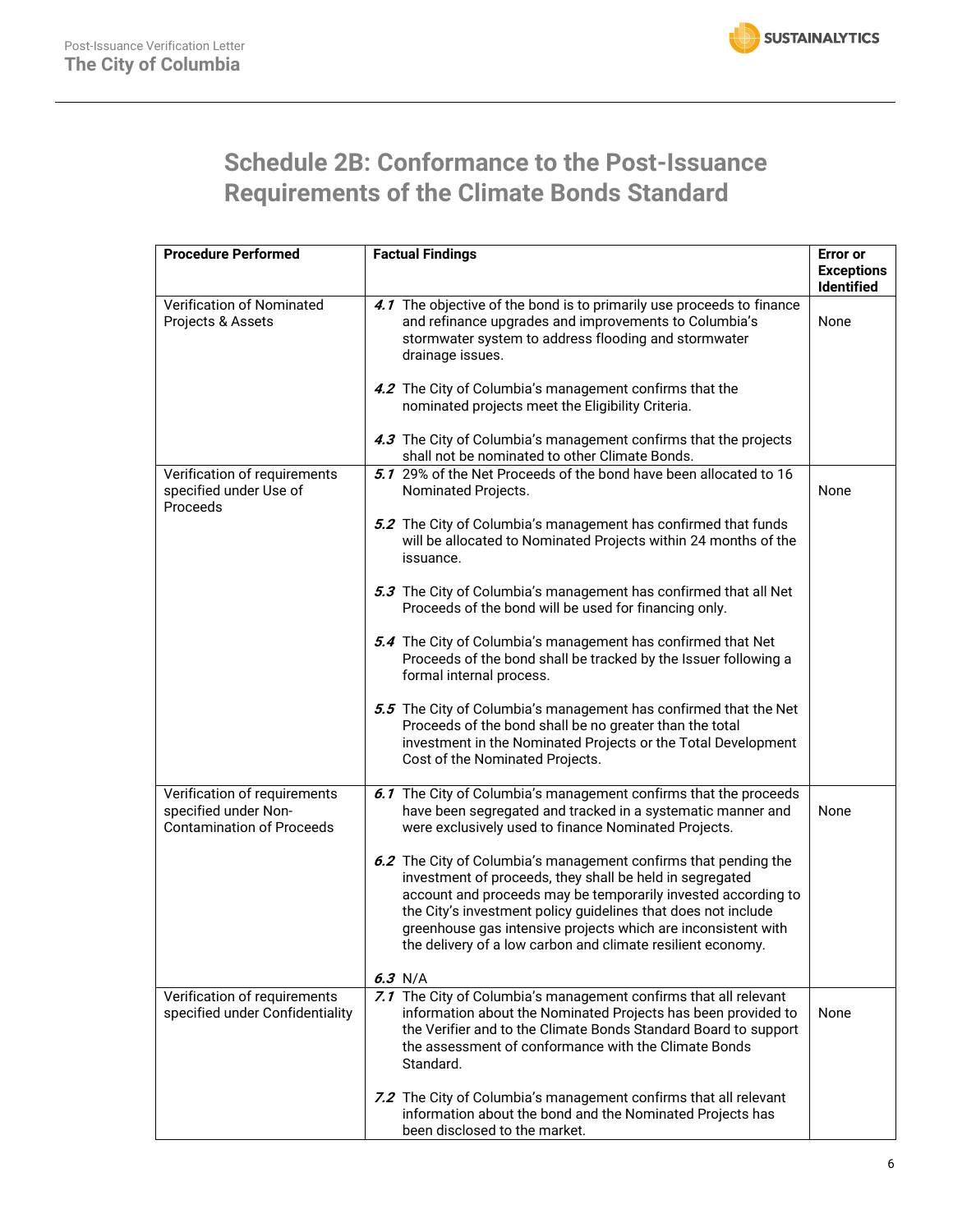| Verification of requirements | 8.1 The City of Columbia's management has provided a report    |      |
|------------------------------|----------------------------------------------------------------|------|
| specified under Reporting    | containing the list of Nominated Projects to which proceeds of | None |
| Post-Issuance                | the bond have been allocated (See Schedule 1).                 |      |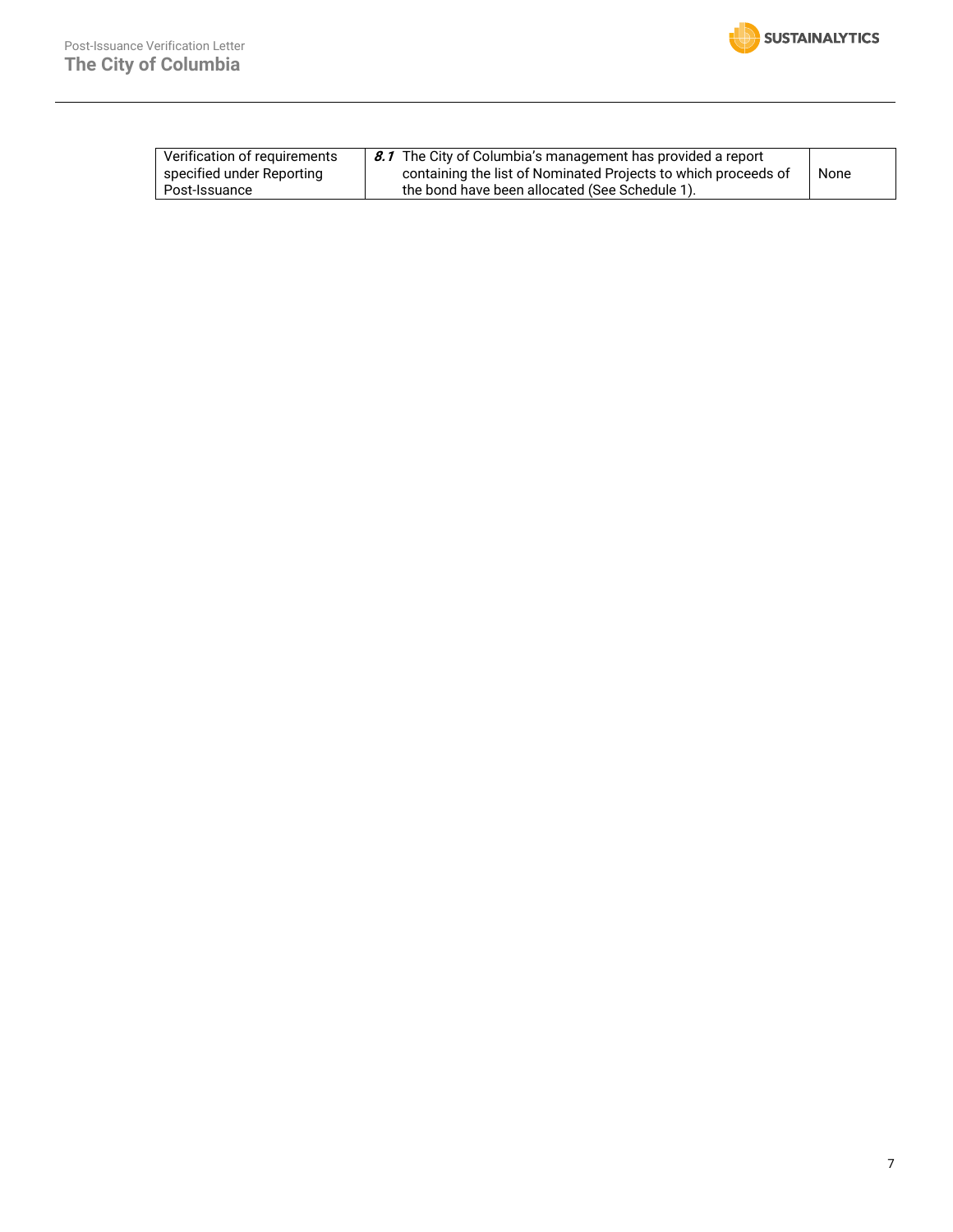### **Disclaimer**

© Sustainalytics 2020. All rights reserved.

The intellectual property rights to the information contained herein is vested exclusively in Sustainalytics. No part of this deliverable may be reproduced, disseminated, comingled, used to create derivative works, furnished in any manner, made available to third parties or published, parts hereof or the information contained herein in any form or in any manner, be it electronically, mechanically, through photocopies or recordings without the express written consent of Sustainalytics.

As the information herein is based on information made available by the issuer, the information is provided "as is" and, therefore Sustainalytics does not warrant that the information presented in this deliverable is complete, accurate or up to date, nor assumes any responsibility for errors or omissions and Sustainalytics will not accept any form of liability for the substance of the deliverable and/or any liability for damage arising from the use of this deliverable and/or the information provided in it. Any reference to third party names is for appropriate acknowledgement of their ownership and does not constitute a sponsorship or endorsement by such owner.

Nothing contained in this deliverable shall be construed as to make a representation or warranty on the part of Sustainalytics, express or implied, regarding the advisability to invest in companies, selection of projects or make any kind of business transactions. It shall not be construed as an investment advice (as defined in the applicable jurisdiction), nor be interpreted and construed as an assessment of the issuer's economic performance, financial obligations nor its creditworthiness.

The issuer is fully responsible for certifying and ensuring the compliance with its commitments, for their implementation and monitoring.